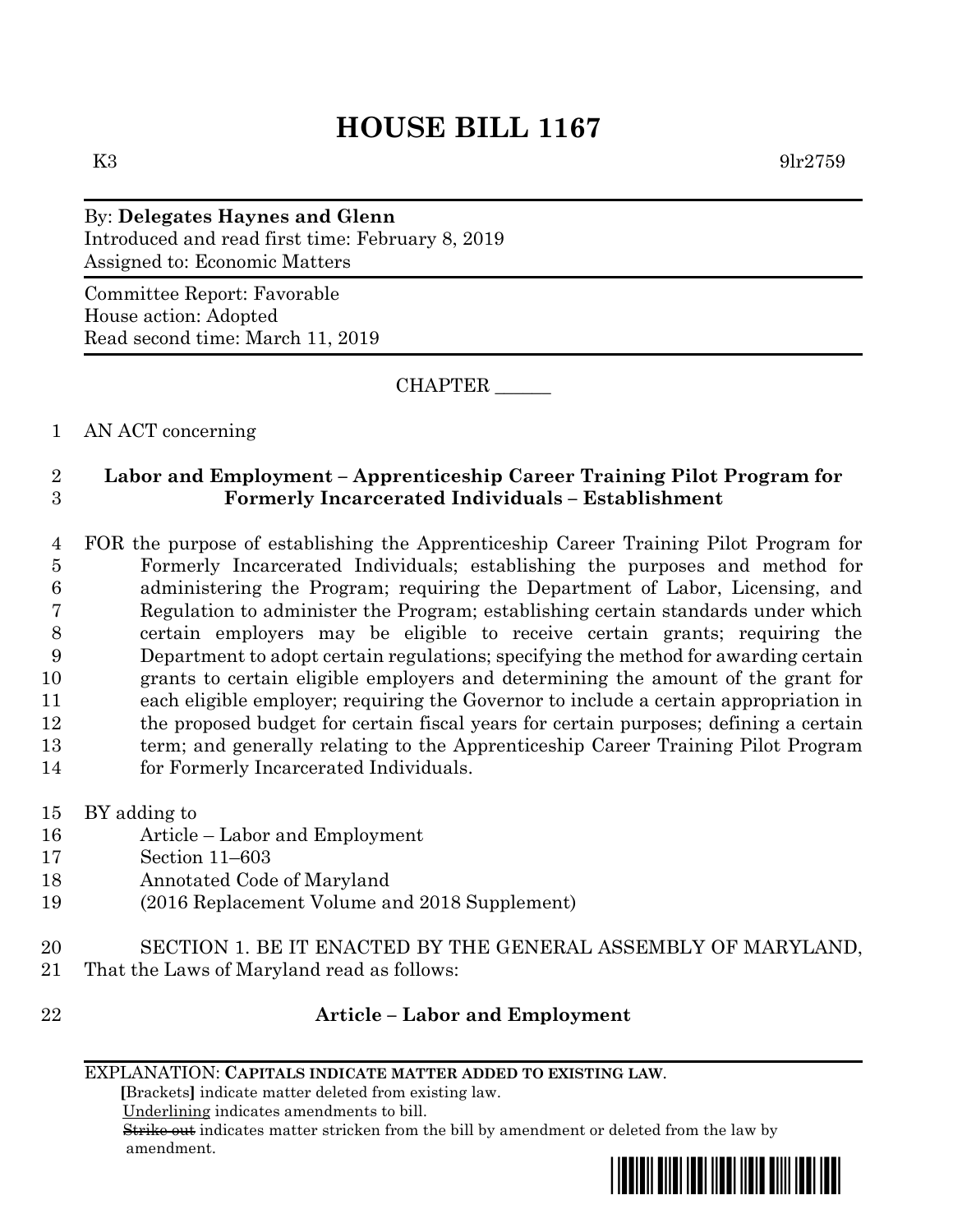**11–603.**

 **(A) IN THIS SECTION, "PROGRAM" MEANS THE APPRENTICESHIP CAREER TRAINING PILOT PROGRAM FOR FORMERLY INCARCERATED INDIVIDUALS.**

 **(B) THERE IS AN APPRENTICESHIP CAREER TRAINING PILOT PROGRAM FOR FORMERLY INCARCERATED INDIVIDUALS IN THE DEPARTMENT.**

**(C) THE PURPOSES OF THE PROGRAM ARE:**

 **(1) TO DEVELOP A WELL–TRAINED, PRODUCTIVE CONSTRUCTION WORKFORCE WHICH MEETS THE NEEDS OF THE STATE'S ECONOMY;**

 **(2) TO ENCOURAGE EMPLOYERS TO HIRE FORMERLY INCARCERATED INDIVIDUALS IN THE CONSTRUCTION INDUSTRY; AND**

 **(3) TO HELP EMPLOYERS OFFSET ADDITIONAL COSTS, IF ANY, ASSOCIATED WITH HIRING APPRENTICES.**

 **(D) (1) THE DEPARTMENT SHALL ADMINISTER THE PROGRAM AND PROVIDE GRANTS ON A COMPETITIVE BASIS TO EMPLOYERS THAT MEET THE REQUIREMENTS UNDER PARAGRAPH (2) OF THIS SUBSECTION.**

 **(2) AN EMPLOYER IS ELIGIBLE TO RECEIVE A GRANT IF THE EMPLOYER EMPLOYS ONE OR MORE FORMERLY INCARCERATED APPRENTICES WHO:**

 **(I) HAVE BEEN EMPLOYED BY THE EMPLOYER FOR AT LEAST 7 MONTHS;**

**(II) ARE ENGAGED IN A BUILDING OR CONSTRUCTION TRADE;**

 **(III) ARE ENROLLED IN THE FIRST YEAR OF AN APPRENTICESHIP PROGRAM REGISTERED WITH THE DIVISION OF WORKFORCE DEVELOPMENT AND ADULT LEARNING UNDER § 11–405(B) OF THIS TITLE; AND**

**(IV) LIVE IN BALTIMORE CITY OR DORCHESTER COUNTY.**

 **(E) (1) AS PROVIDED IN THE STATE BUDGET, THE PROGRAM SHALL AWARD GRANTS TO ELIGIBLE EMPLOYERS.**

 **(2) FOR FISCAL YEARS 2021, 2022, AND 2023, THE GOVERNOR SHALL INCLUDE IN THE ANNUAL STATE BUDGET AN APPROPRIATION OF AT LEAST \$100,000**